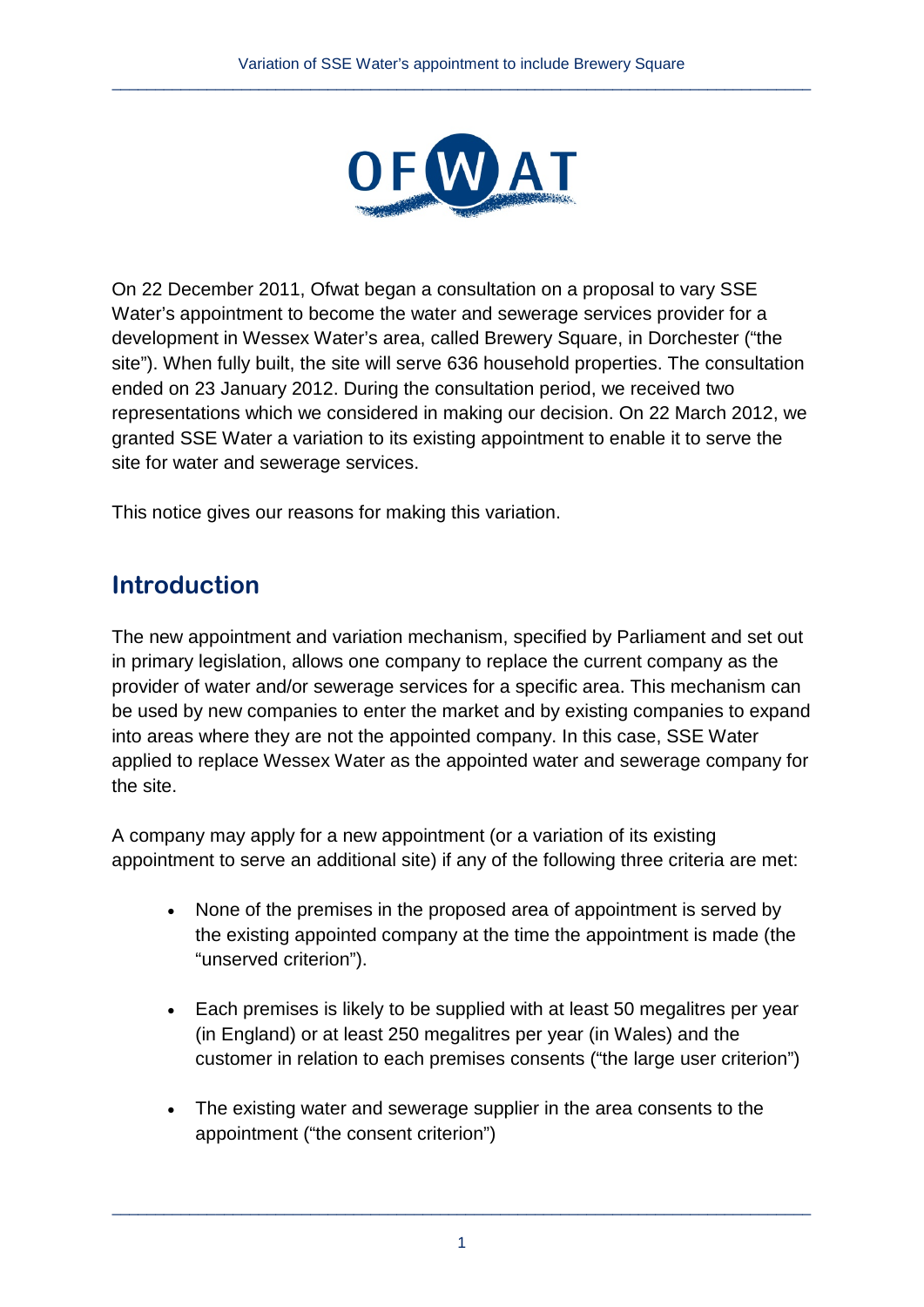When considering applications for new appointments and variations, Ofwat operates within the statutory framework set out by Parliament, including our duty to protect consumers wherever appropriate, by promoting effective competition. In particular, in relation to unserved sites, we seek to ensure that the future customers on the site – who do not have a choice of supplier – are adequately protected. When assessing applications for new appointments and variations, the two key policy principles we apply are:

- 1. Customers, or future customers, should be no worse off than if they had been supplied by the existing appointee; and
- 2. We must be satisfied that an applicant will be able to finance the proper carrying out of its functions as a water and/or sewerage company.

Entry and expansion (and even the threat of such by potential competitors) can lead to benefits for different customers (such as household and non-household customers and developers of new housing sites). Benefits can include price discounts, better services, environmental improvements and innovation in the way services are delivered.

Benefits can also accrue to customers who remain with the existing appointee, because when the existing appointee faces a challenge to its business, that challenge can act as a spur for it to improve its services. We believe the wider benefits of competition through the new appointments and variations mechanism can offset any potential disbenefits for existing customers that might arise. We consider these potential disbenefits in more detail below.

# **The application**

SSE Water applied to be the sewerage appointee for the site under the unserved criterion set out in section 7(4)(b) of the Water Industry Act 1991 (WIA91). SSE Water proposed to serve the site initially by entering into a bulk supply and discharge agreement with Wessex Water, and then supplying the site through an onsite borehole once approval is gained from the Drinking Water Inspectorate (DWI).

# **Unserved status of the site**

To qualify under the unserved criterion, an applicant must show that at the time the appointment is made, none of the premises in the proposed area of appointment will be served by the existing appointee. Along with the facts of the case that SSE Water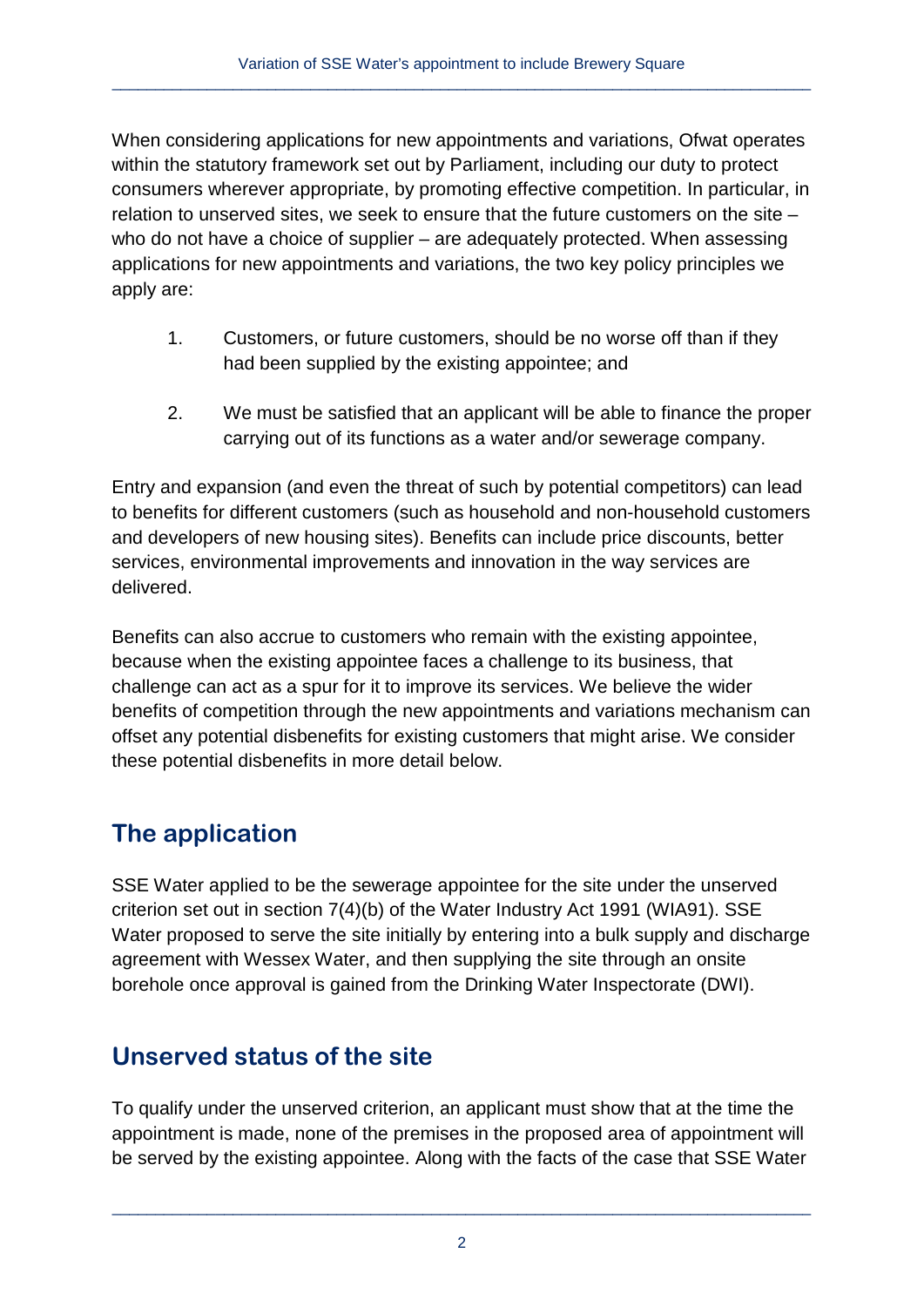made us aware of, Wessex Water also confirmed that it agreed that the site is unserved.

## **Financial viability of the proposal**

We will only make an appointment if we are satisfied that the proposal poses a low risk of being financially non-viable. We assess the risk of financial viability on a siteby-site basis and also consider the financial position of the company as a whole.

Based on the information available to us, we concluded that the proposal was at low risk of being financially non-viable. While we considered that there was a risk to the viability of the proposal should the DWI not approve use of the borehole, we considered this risk to be low and this has been sufficiently mitigated by SSE Water agreeing to bear that risk. How we came to this assessment is dealt with below. We considered the impact of granting this variation on the financial position of the appointee as a whole. Having done this, we were satisfied that granting this variation posed a low risk of a significant negative impact on the financial position of SSE Water.

## **Assessment of 'no worse off'**

SSE Water will match the household volumetric charges for water and sewerage services of Wessex Water. We have approved SSE Water's Codes of Practice and Charges Scheme and are satisfied that customers will be offered an appropriate level of service. As such, we consider that customers will be 'no worse off' being served by SSE Water instead of by Wessex Water.

## **Effect of appointment on Wessex Water's customers**

We have looked at this potential impact by calculating the upper bound effect that could occur, while noting that in practice this figure is unlikely to occur as it does not account for the costs that Wessex Water will avoid by not serving the site.

We have calculated this upper bound by comparing how much Wessex Water might have expected to receive in revenue from serving the site directly, with the revenues it might expect from serving the site indirectly through a supply agreement with SSE Water. The calculation necessarily depends on a range of assumptions about what revenues **might** have been received and incurred, and what the customer base in Wessex Water's area **might** have been if it had supplied the site. There are clearly difficulties involved in quantifying the effect on Wessex Water and it is necessary to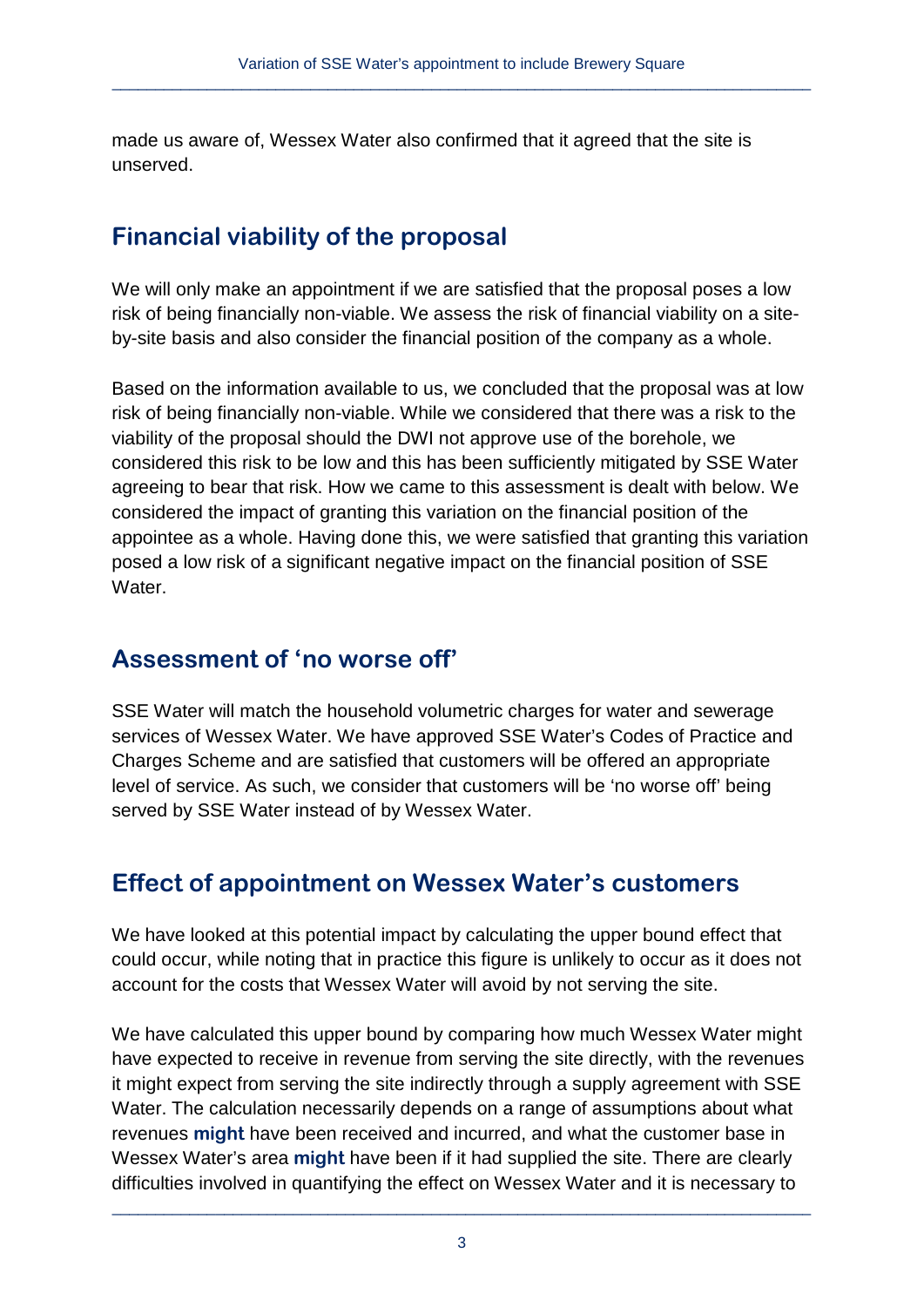use a simplified set of figures. We have expressed the effect in 'per bill' terms to try to quantify the possible effect in an easily understandable way.

We consider that the upper bound of the **potential** effect could amount to approximately a  $£0.17<sup>1</sup>$  $£0.17<sup>1</sup>$  $£0.17<sup>1</sup>$  increase per annual bill for each of Wessex Water's existing customers when the site is fully built in 2018.

However, it should be noted that this upper bound effect is unlikely to occur. First, as this site has its own water supply, it is possible that the site would never have been served by Wessex Water for water services even if this variation had not been granted. Secondly, the calculation simply takes into account the revenues that an existing appointee forgoes. It does not take into account the costs that Wessex Water avoids as a result of them not serving the site, but dealing instead with SSE Water as an individual customer at the boundary of the site. (Costs they avoid may include, for example, onsite capital expenditure, operational expenditure, capital maintenance costs and retail costs.)

Furthermore, this approach does not take account of the additional benefits to customers that may arise from the new appointments mechanism.

Given this, it is not evident that Wessex Water's customers will automatically see their bills increase by this amount. In this case, we consider this potential effect is outweighed by the benefits of granting this variation.

## **Developer choice**

We take into consideration the choices of the site developer. In this case, the developer said that it wanted SSE Water to be the water and sewerage company for the site.

## **Responses received to the consultation**

We received two responses to our consultation, from the Consumer Council for Water (CCWater) and Wessex Water. We considered the responses before making the decision to vary SSE Water's appointment. The main points raised in the responses are set out below.

<span id="page-3-0"></span> $1$  In our consultation document, we stated that this figure could amount to £0.11 based on 1.7 million customers. In its response to the consultation, Wessex Water informed us that the correct figure is 1.1 million customers. We have amended this figure as necessary, and concluded that this did not affect our decision to grant the variation.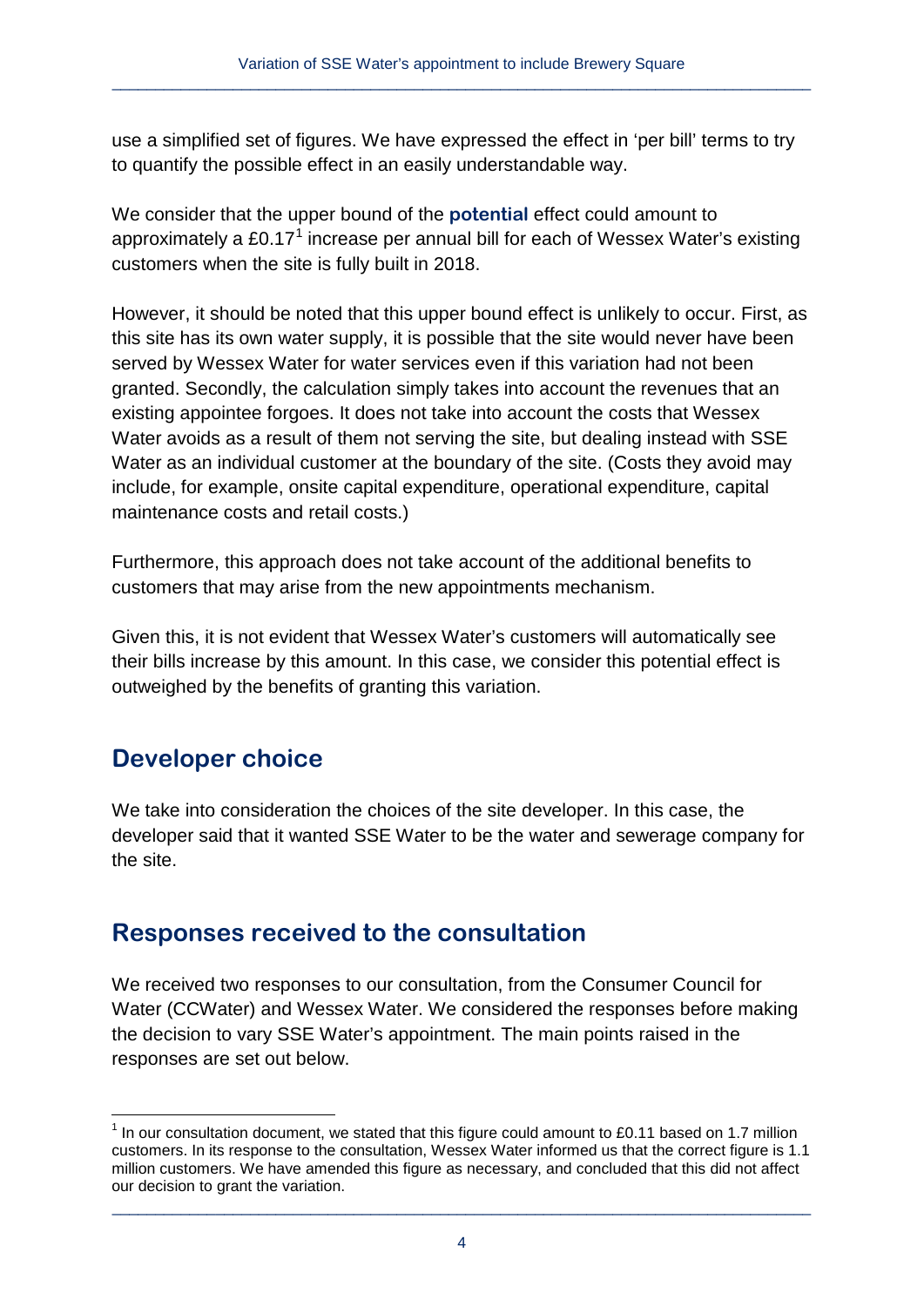## **CCWater**

CCWater does not object to the granting of this variation, but it makes the following points:

### **Continuity of supply**

CCWater's main concern is with the approach to viability of this application. One of our main principles is that an applicant should be able to finance the proper carrying out of its functions as an appointed water and sewerage company. In this case, SSE Water has stated to CCWater that, if the borehole is not brought into use, it will not be financially viable for SSE Water to continue to supply the site through bulk supply. CCWater is therefore concerned that we are considering granting a variation where SSE Water has not guaranteed what alternative arrangements will be in place should the borehole be unsuitable for use.

In particular, CCWater is concerned about the following statement that was included in the consultation:

"SSE Water will seek assurances from the developer and from Wessex Water that in the event that SSE Water's appointment to this site is terminated, either the developer or Wessex Water will take over responsibility for supplying the site."

CCWater recognises that SSE Water is confident that the borehole will meet DWI requirements and provide a sustainable source of water for the long term. Nevertheless, CCWater states that Ofwat has no means of guaranteeing through any proposed licence amendments what will happen if SSE Water is not given approval to operate the borehole and withdraws from supplying the site.

Both CCWater and Wessex Water raise concerns regarding continuity of supply, from different perspectives. We address this issue below.

### **It would expect new appointees to provide consumers with prices, services and service guarantees that match, and ideally better those of the existing company.**

We are satisfied that customers on the Brewery Square site will be no worse off being served by SSE Water than they would have been had they been served by Wessex Water. Requiring applicants to show a demonstrable (and certain) benefit to customers, rather than our 'no worse off' test, would be an unnecessarily high hurdle for new entrants to clear. Our 'no worse off' policy approach was endorsed by the High Court in the recent Llanilid judgment. The Court accepted that our approach of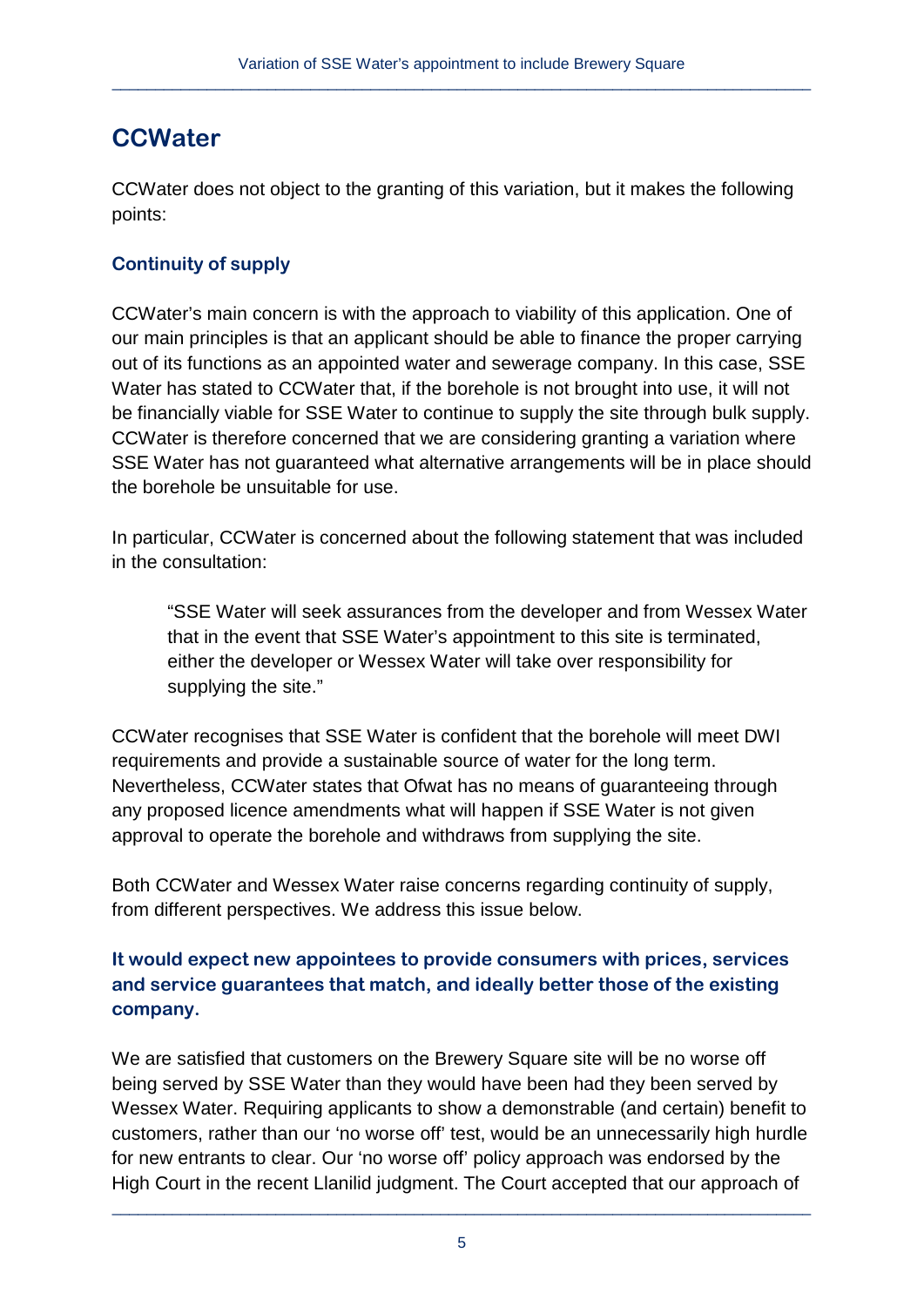using the new appointments mechanism to further competition is reasonable and accepted our evidence that it has resulted in demonstrable benefits to customers.<sup>[2](#page-3-0)</sup>

**It has queried what the cost savings experienced by Wessex Water may be by it dealing with one customer (SSE Water) as opposed to many customers individually. It is not clear to CCWater how much of these cost savings will be passed on to Wessex Water's customers because they are billed by a separate company, Bristol Wessex Billing Services Limited (BWBSL). CCWater understands that Wessex Water has an 80% holding in BWBSL and has asked Ofwat to clarify what level of savings will be passed on to Wessex Water's customers.**

We considered the effect on Wessex Water's customers generally when considering the potential impact of granting this variation. In this case, we are unable to comment on the arrangements between Wessex Water and BWBSL – how Wessex Water allocates any cost savings to its customers is a matter for Wessex Water and BWBSL to decide between themselves.

### **Wessex Water**

### **Continuity of supply**

Wessex Water also raised a concern regarding continuity of supply, but from an onsite water supply network perspective. The developer will design and lay the onsite network, which SSE Water will adopt. SSE Water will therefore be responsible for approving and inspecting the design and fittings of internal and external plumbing of the premises to be served. If SSE Water's licence were terminated, we would look to either the developer, Wessex Water or another appointee to take over responsibility for supplying the premises. Wessex Water's concern is that the onsite supply network and plumbing of the premises may not meet its standards or those deemed appropriate by other companies.

For this reason, it suggests that we make it a condition of any appointment that SSE Water must submit its plans for the proposed supply network to Wessex Water so that it can comment on the adequacy of the plans. Wessex Water also proposes that it be given an opportunity to inspect and comment on the construction.

#### **It is concerned about the cumulative impact that granting new appointments or variations has on its own customer base.**

<sup>&</sup>lt;sup>2</sup> R (oao Welsh Water Ltd) v Water Services Regulation Authority [2009] EWHC 3493 (Admin), Mitting J, in particular, paragraphs 19 – 21.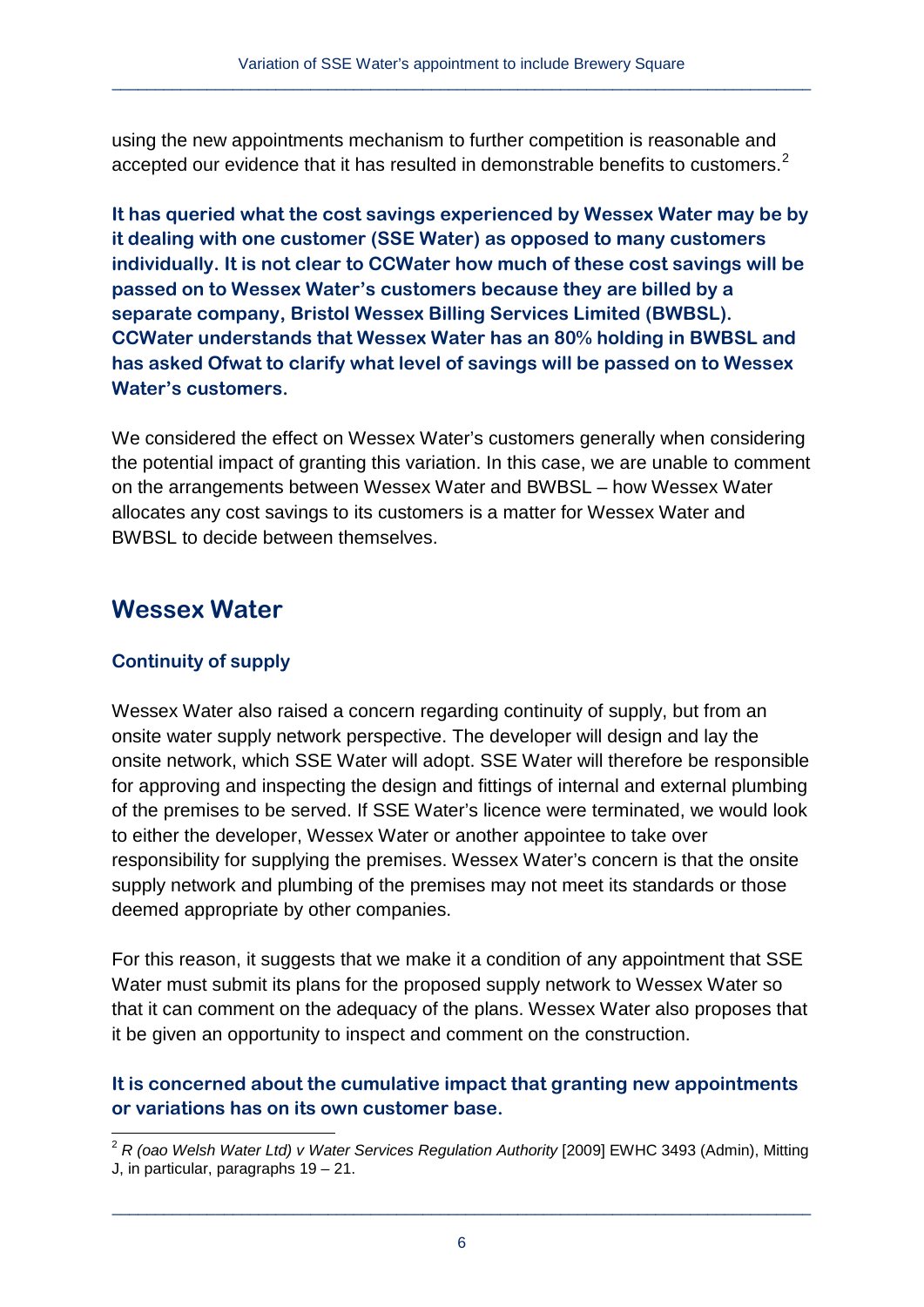Taking into account the scale of the possible disbenefits that may result for Wessex Water's existing customer base and the wider benefits we consider the new appointments regime brings for customers, we consider it likely that the disbenefits will be outweighed by the benefits of granting this variation. As part of our assessment of this application, we considered the impact of this variation on Wessex Water's existing customers. We have explained the potential impact above.

## **Response to continuity of supply issue**

In considering the issues raised in responses to the consultation, we sought the views of SSE Water. SSE Water is of the view that the risk of the DWI not approving the use of the borehole is minimal. It substantiates this by saying that the aquifer that provides the water to the borehole is the same aquifer from which Wessex Water draws its water. It is of the view that the DWI process is to ensure that its treatment of the water will be appropriate rather than to refuse consent altogether.

We also sought assurances from SSE Water that it is willing to bear the risk of the borehole not getting the necessary approvals, and SSE Water has indicated that it is happy to take this risk. In practice this will mean that if DWI does not approve the use of the borehole, SSE Water will continue to improve the quality of the water to obtain the necessary consent; or will continue to supply the site through a bulk supply from Wessex Water. Alternatively it will make arrangements for Wessex Water at that stage to inspect the infrastructure and take over the site by consent.

Our view is that the nature of the risk is such that it should appropriately sit with SSE Water and that it is not appropriate at this stage to put in place a water-tight contingency plan. We understand and agree with Wessex Water's unwillingness to give an undertaking now that it will take over the site. However, it seems likely that the risk of the DWI not giving consent is small, and more appropriately dealt with when it arises rather than at this stage.

We are of the view that this is not inconsistent with our current policy of only granting new appointments or variations if each individual site runs a low risk of being financially unviable. If SSE Water is correct that the risk of the DWI not consenting to the use of the borehole is low, then the overall risk of the site being unviable financially is also low.

## **Conditions of appointment**

In parallel with the consultation into a proposal to grant this variation, we also consulted on a proposal to amend Condition O of SSE Water's licence. We proposed